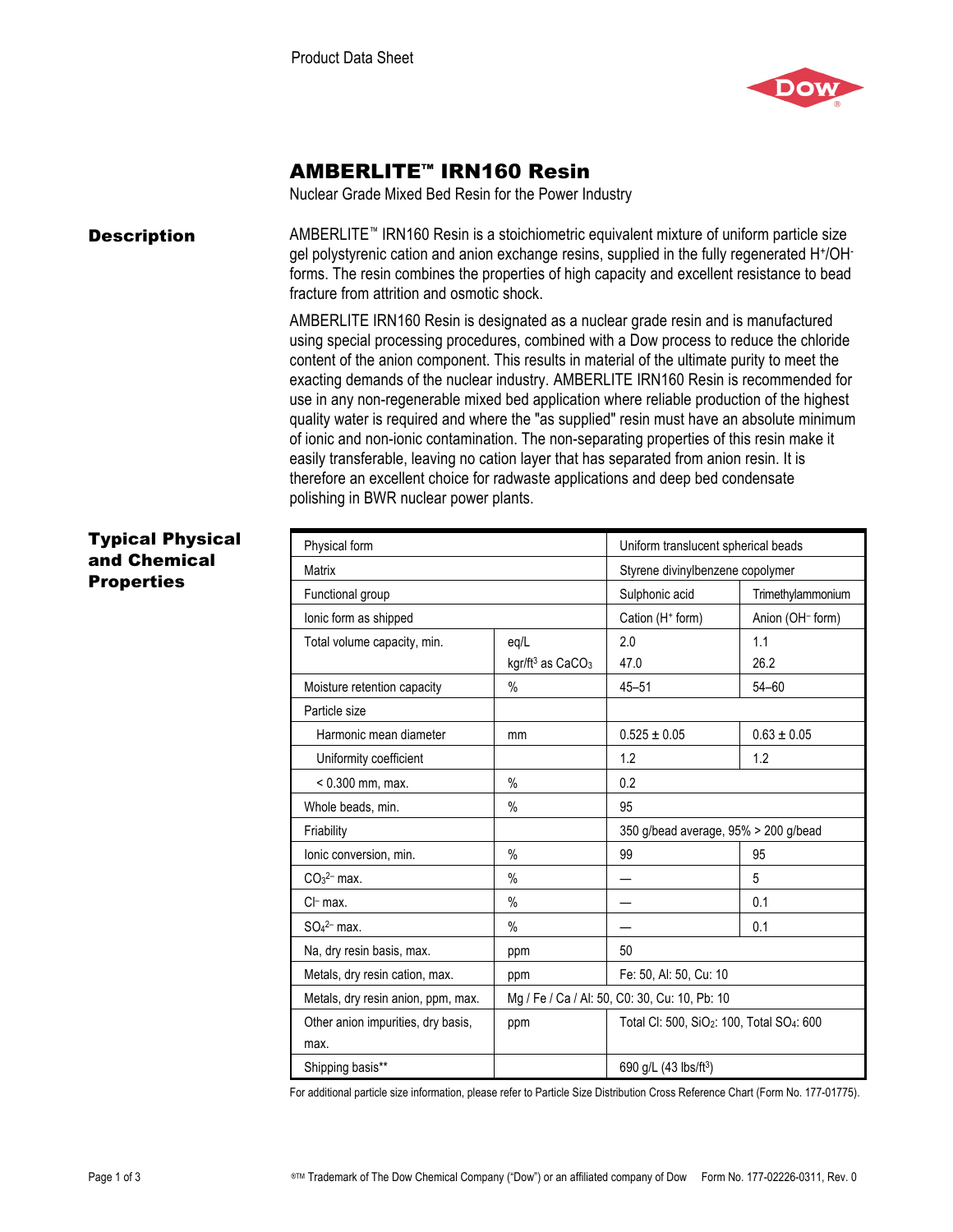## Suggested **Operating Conditions**

| Maximum operating temperature   | 60°C / 140°F                              |
|---------------------------------|-------------------------------------------|
| Bed depth, min.                 | 800 mm (2.6 ft)                           |
| Service flow rate               | 8-50 BV*/h (1.0-6.3 gpm/ft <sup>3</sup> ) |
| <b>Maximum Service Velocity</b> | 60 m/h $(25$ gpm/ft <sup>2</sup> ) max.   |

\*1 BV (Bed Volume) = 1 m<sup>3</sup> solution per m<sup>3</sup> resin or 7.5 gals per ft<sup>3</sup> resin

### **Hydraulic** Characteristics

The approximate pressure drop of AMBERLITE™ IRN150 Resin in normal downflow operation at various temperatures and flow rates is shown in Figure 1. Pressure drop data are valid at the start of the service run with a clear water.

#### Figure 1. Pressure Drop Data



#### For other temperatures use:

 $P_T = P_{20\degree C}$  / (0.026 T<sub> $\degree C$ </sub> + 0.48), where P = bar/m  $P_T = P_{68°F} = (0.014 T_{F} + 0.05)$ , where  $P = \text{psift}$ 

**Packaging** 25 liter bags or 7 cubic foot drums